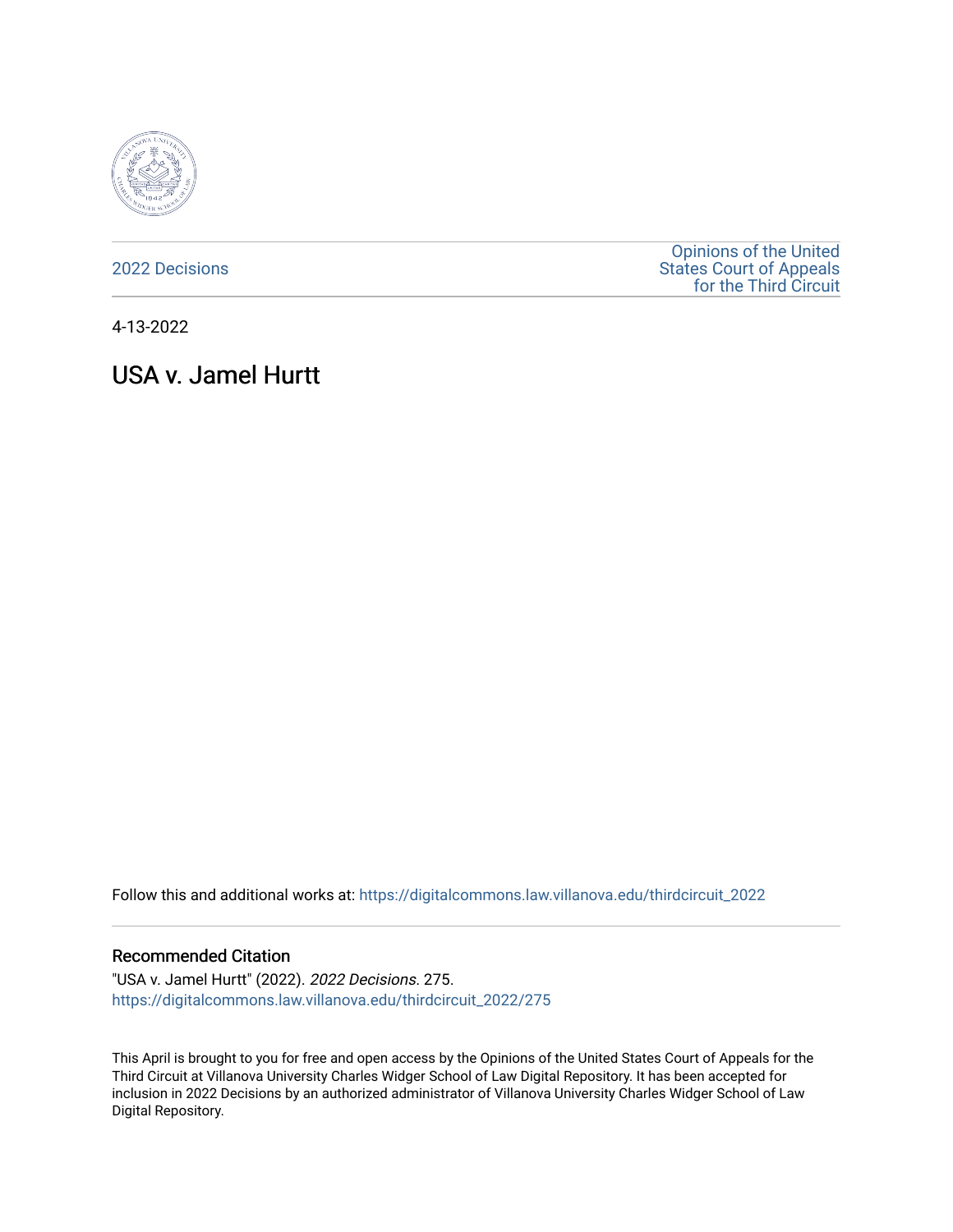#### PRECEDENTIAL

## UNITED STATES COURT OF APPEALS FOR THE THIRD CIRCUIT

No. 20-2494

#### UNITED STATES OF AMERICA

v.

JAMEL HURTT, Appellant

On Appeal from the United States District Court for the Eastern District of Pennsylvania (D.C. No. 2:19-cr-196) District Judge: Hon. Gene E.K. Pratter

 $\frac{1}{2}$ 

Argued May 14, 2021

Before: McKEE, JORDAN, and FUENTES, *Circuit Judges.*

(Filed: April 13, 2022)  $\frac{1}{2}$ 

Leigh M. Skipper Brett G. Sweitzer [ARGUED] Federal Community Defender Office for the Eastern District of Pennsylvania 601 Walnut Street, Ste. 540 West Philadelphia, PA 19106 *Counsel for Appellant*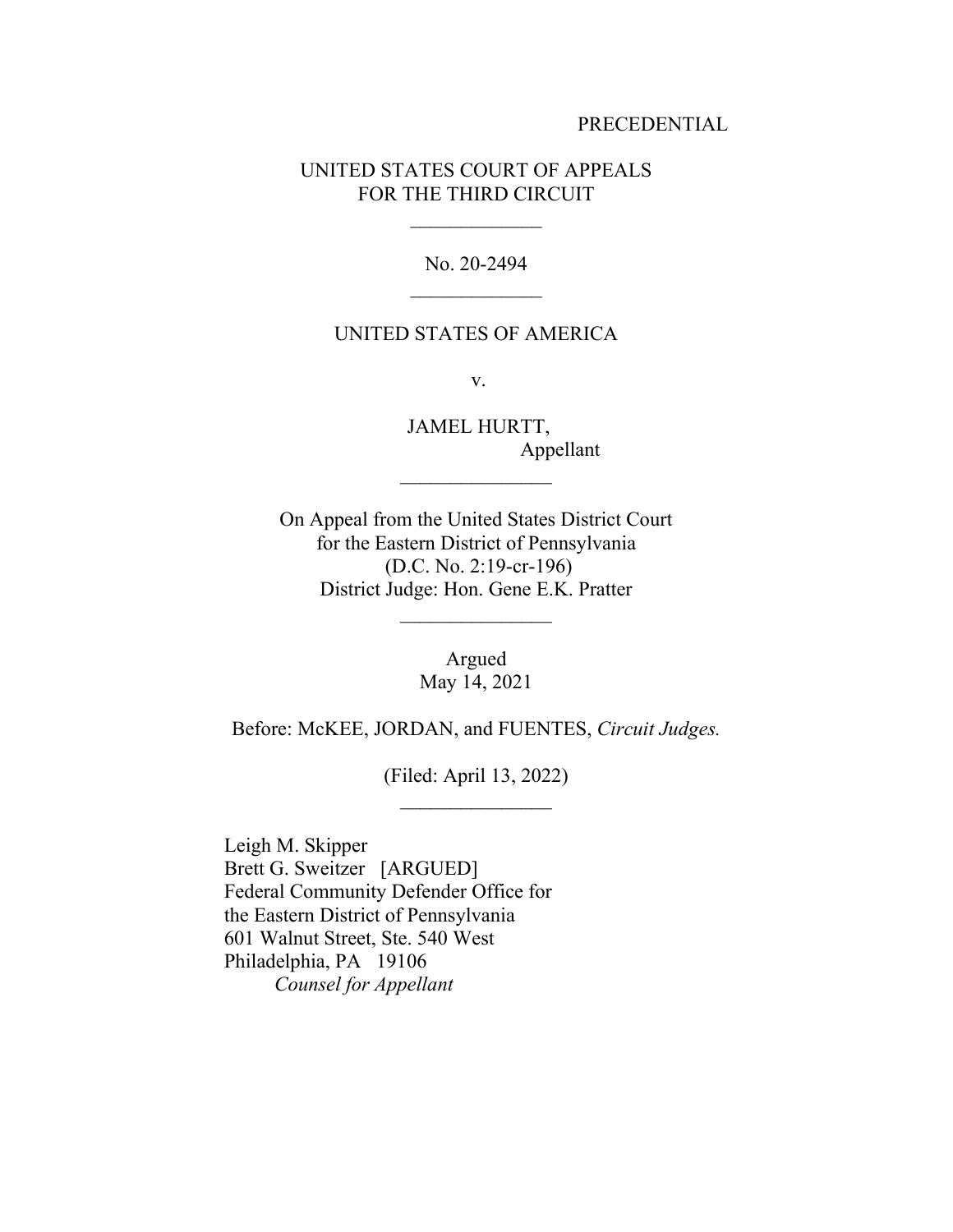Matthew T. Newcomer [ARGUED] Office of United States Attorney 615 Chestnut Street, Ste. 1250 Philadelphia, PA 19106 *Counsel for Appellee* 

### OPINION OF THE COURT

McKEE, *Circuit Judge*.

We are asked to decide whether police officers violated the Fourth Amendment when they seized Jamel Hurtt during the course of a traffic stop of a truck in which he was a passenger. Upon stopping the truck, the officers proceeded to investigate whether the driver was intoxicated. Hurtt was arrested for illegal possession of a firearm when one of the officers involved in the stop discovered he was carrying a gun. For the reasons that follow, we hold that the District Court erred in denying Hurtt's motion to suppress the evidence that was obtained during that stop, and we remand for further proceedings consistent with this opinion.

#### **I. Background**

Around 2:00 a.m. on February 23, 2019, Philadelphia Police Officers Lance Cannon and Daniel Gonzalez were patrolling North Philadelphia's 35th District, an area both officers described as "very violent."<sup>1</sup> They saw a two-door pickup truck roll through a stop sign and fail to signal a turn.<sup>2</sup> After they pulled the truck over, Officer Cannon approached the truck on the driver's side and Gonzalez approached on the passenger's side.<sup>3</sup> Three people were in the truck: a driver, a front seat passenger, and, in the backseat, Jamel Hurtt.<sup>4</sup>

The driver and front seat passenger both rolled down their windows. As Cannon collected the license, registration, and keys from the driver, the officers smelled alcohol.<sup>5</sup> The

<sup>&</sup>lt;sup>1</sup> App. at 34, 38–39, 146, 148–49.

 $2$  App. at 35–36, 39, 146–147, 149.

<sup>3</sup> App. at 35, 39, 94–95, 146–47.

 $^{4}$  App. at 40, 151.

 $<sup>5</sup>$  App. at 40–41, 114, 151, 169.</sup>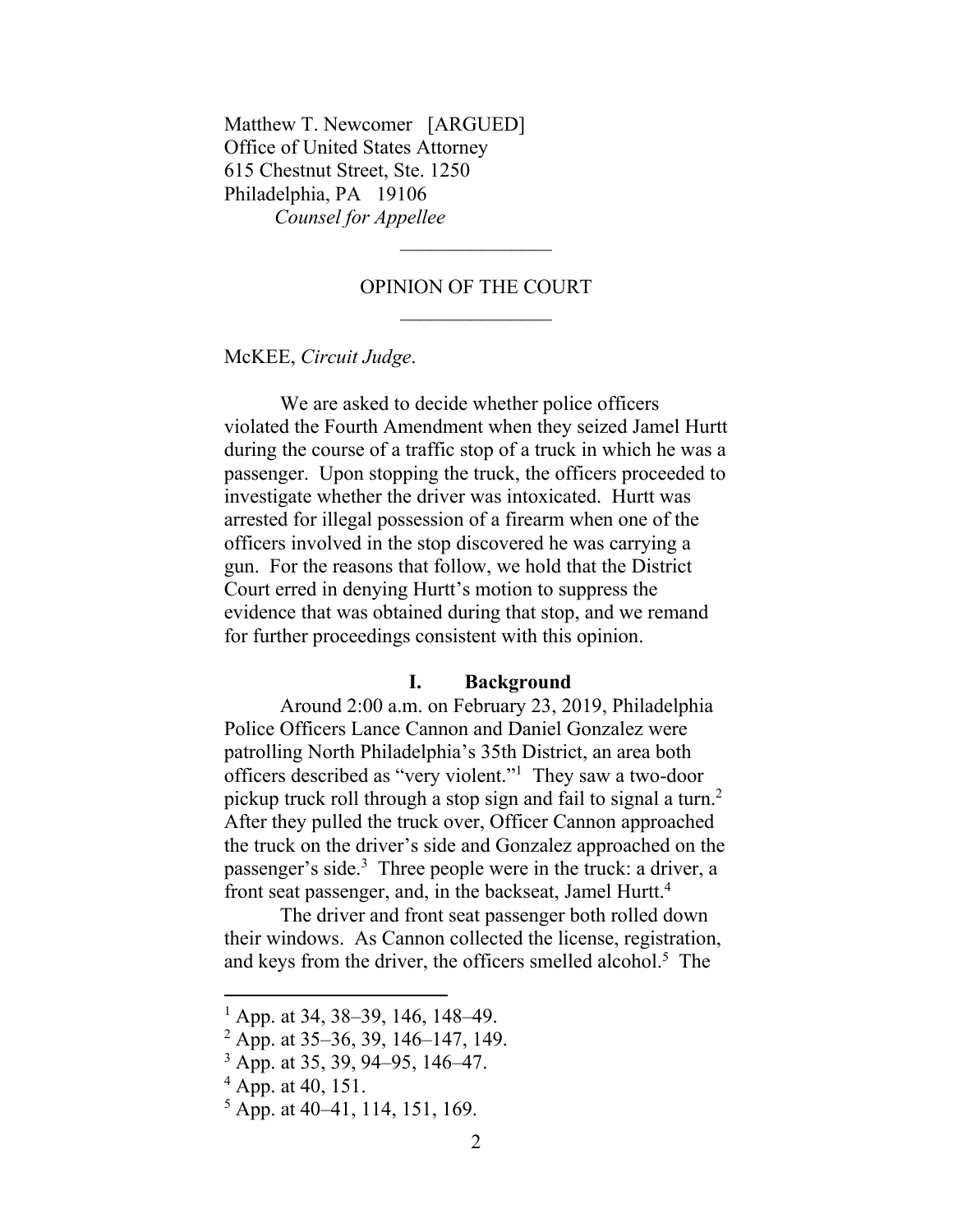front seat passenger was heavily intoxicated and voluble, and Hurtt, from behind, attempted to calm and quiet him.<sup>6</sup> When Cannon asked the intoxicated passenger for identification, Hurtt volunteered his as well.<sup>7</sup> The officers asked the driver to step out for a sobriety test. $8$  He complied and left the door open as he got out of the truck. Uninvited and without apparent justification, Cannon then "physically [went] into [the truck], partially put[ting his] body into the cabin of the truck" through the open door.<sup>9</sup> He eventually climbed further into the truck, placing both knees on the driver's seat.<sup>10</sup> During the subsequent suppression hearing, he explained that he did so for the purpose of "engag[ing]" with the passengers.<sup>11</sup>

While inside, Cannon "look[ed] around" and pointed his flashlight "back and forth around the vehicle."<sup>12</sup> He testified that the inside was messy, with tools strewn about and a five-gallon bucket on the driver-side rear seat.<sup>13</sup> While still inside the truck, he noticed that the front seat passenger was trying to divert attention away from Hurtt "by making some kind of movement or sound or something."<sup>14</sup> Cannon instructed the two passengers to keep their hands visible three times,<sup>15</sup> but they did not comply and kept putting their hands in their pockets or the front of their pants as they complained of the cold February weather.<sup>16</sup> Cannon then got out of the truck and began walking around to the passenger side. At some point, "[r]ight before [he] walked around, [he] knew [he] needed to get them out of the [truck]."<sup>17</sup> After he walked around the front of the truck to the passenger's side, Cannon ordered the front seat passenger out.<sup>18</sup>

- $^7$  App. at 187–88.
- $8$  App. at 41, 60, 114, 155, 191, 194, 201, 210.
- <sup>9</sup> App. at 43, 116–17; Video at 2:43.
- $10$  App. at 119; Video at 2:52.
- <sup>11</sup> App. at 43–44.
- <sup>12</sup> App. at 117, 119; Video at 3:13.
- <sup>13</sup> App. at 43, 48, 119.
- $14$  App. at 44.
- $15$  App. at 43–45, 136–37.
- $16$  App. at 43–45, 132–33.
- $17$  App. at 46.
- <sup>18</sup> Video at 4:54–56.

 $6$  App. at 44, 152.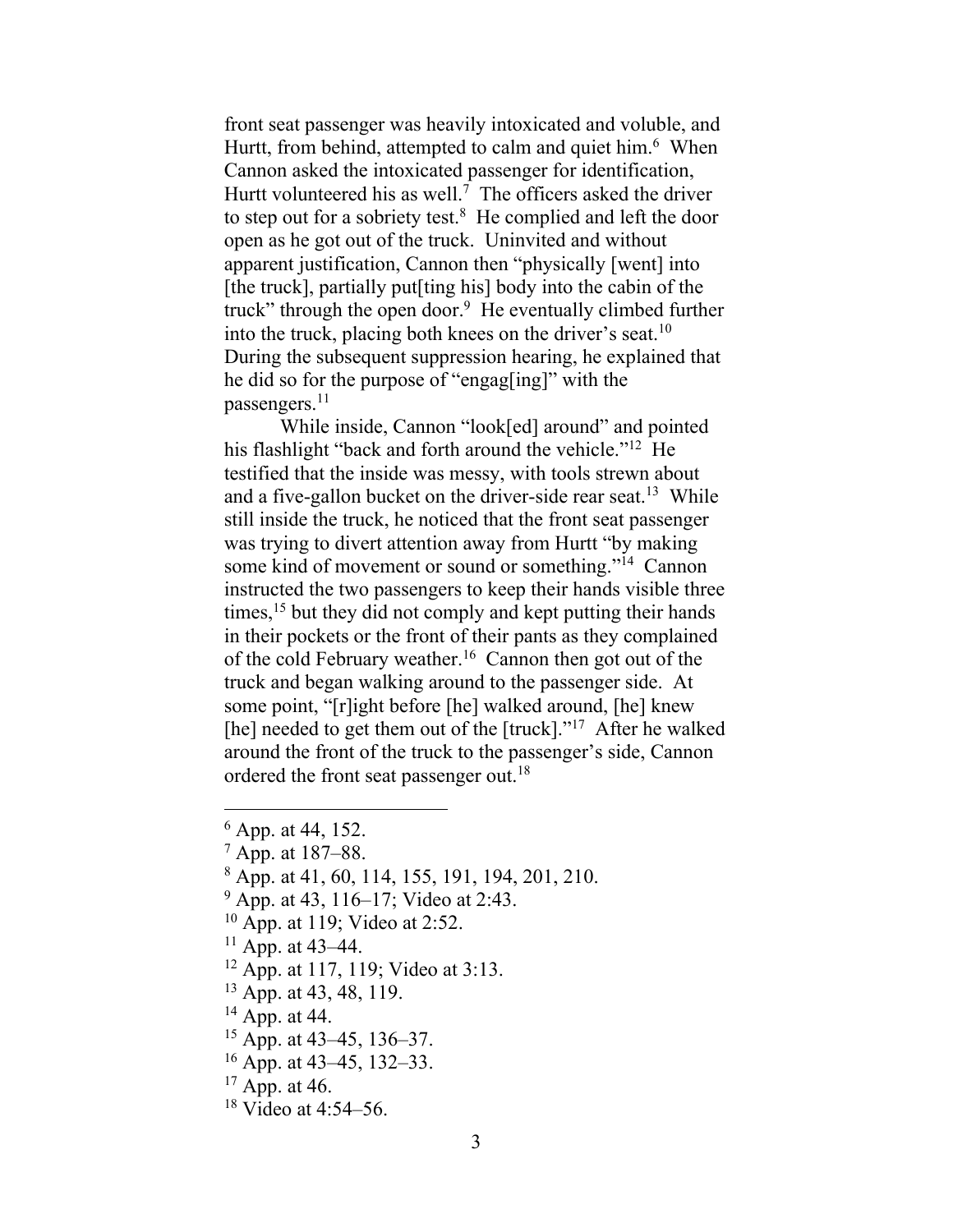While Cannon was inside the truck, Gonzalez was administering the field sobriety test to the driver behind the tailgate of the truck.<sup>19</sup> He asked a series of questions about what the driver had been drinking, where he worked, and who the passengers were.<sup>20</sup> As Gonzalez was conducting this inquiry, he did not appear to notice, at first, that Cannon was inside the truck.<sup>21</sup> However, Gonzalez did eventually notice that Cannon was inside the truck after he (Gonzalez) had questioned the driver for about a minute.<sup>22</sup> When Gonzalez noticed Cannon and the predicament he had placed himself in by placing his body inside the truck, Gonzalez paused his sobriety check out of concern for Cannon's safety.<sup>23</sup> Gonzalez testified:

> It was 2 o'clock in the morning. My partner has two unknown occupants in the vehicle. So [the] first thing in my mind was to put [the driver] in the back of [the patrol car] and get back to my partner, try to clear the two males[, i.e., the passengers,] before we could get back to doing the field sobriety test.<sup>24</sup>

Although he had not yet run the driver's license or vehicle identification, or finished the sobriety test, Gonzalez put the driver in the patrol car and went to help clear the passengers.<sup>25</sup> He reached the truck a little more than a minute after pausing his investigation, at which point Cannon had begun getting the front seat passenger out of the truck.<sup>26</sup>

At the same time, while still in the truck, Hurtt turned his back to Cannon and reached toward the tool bucket on the seat next to him.<sup>27</sup> Cannon immediately instructed him to show his hands; Hurtt responded by putting his hands up and saying, "I'm cool."<sup>28</sup> During that exchange, Gonzalez was

- $21$  Video at 3:33.
- $22$  Video at 3:39.
- <sup>23</sup> Video at 3:30–48.
- $24$  App. at 156–57.
- $25$  App. at 155–57.
- $26$  Video at 4:55.
- $27$  App. at 46, 48.
- $28$  App. at 12, 47.

<sup>19</sup> App. at 41, 43, 153–54, 191.

<sup>&</sup>lt;sup>20</sup> Video at 2:30–3:15.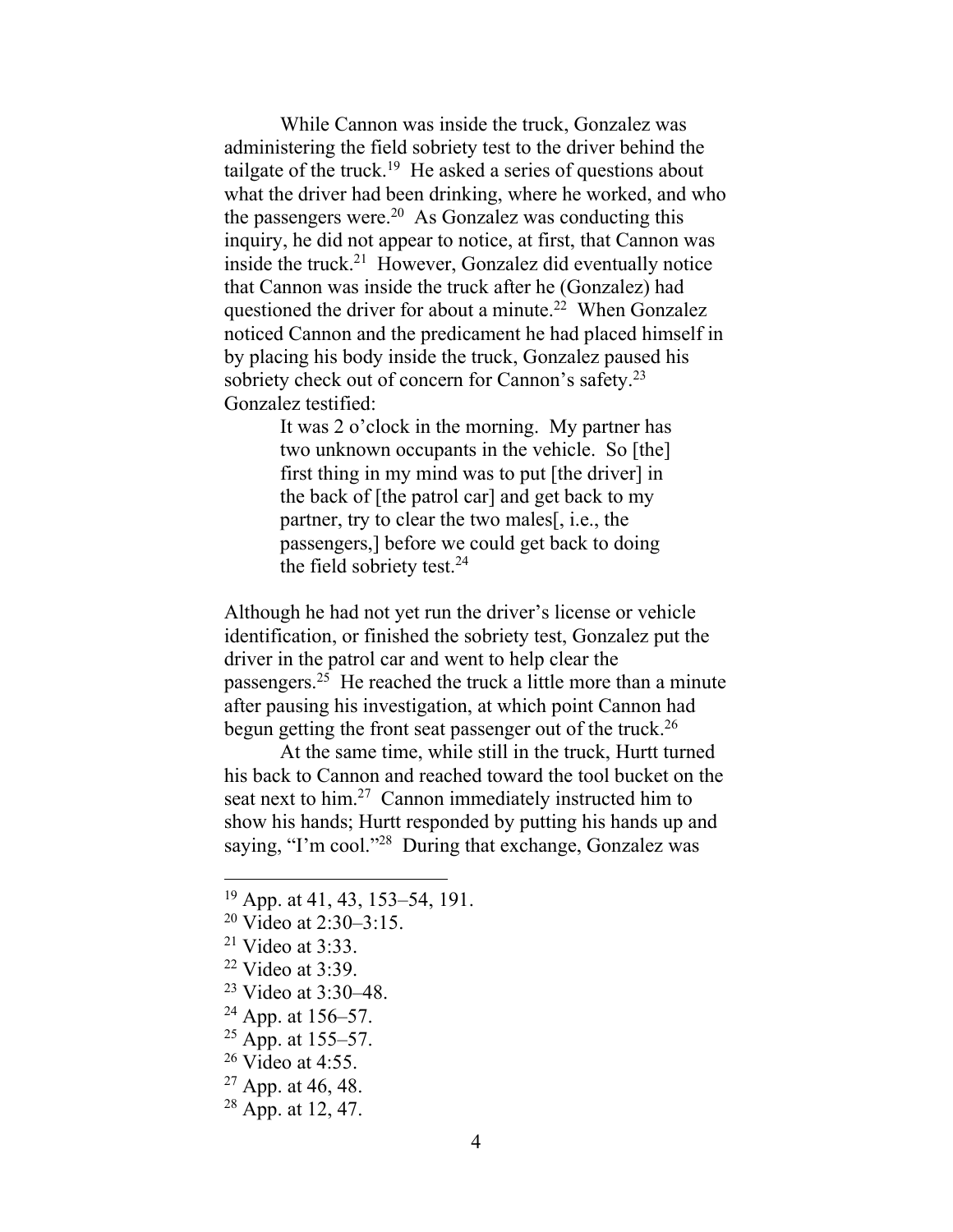helping the intoxicated front seat passenger get out of the truck.<sup>29</sup> Hurtt then reached for the bucket a second time, but Cannon caught his arm ordered him out of the truck.<sup>30</sup> Hurtt complied. Cannon then searched him and found a loaded handgun in his waistband.<sup>31</sup>

The officers then summoned a backup patrol car and arrested Hurtt. Thereafter, Hurtt made several statements to the officers during a conversation that occurred without any Miranda warnings.<sup>32</sup> After Hurtt was placed in the backup patrol car, Gonzalez determined that the driver was not legally intoxicated.<sup>33</sup> Although a computer check revealed that his driver's license had been suspended, the officers permitted him and the front seat passenger to drive away without issuing any citations.<sup>34</sup> The road-side incident, as captured by Gonzalez's body camera, lasted sixteen minutes and thirty-three seconds from start to finish. The video mirrors the District Court's factfinding.

A federal grand jury subsequently indicted Hurtt on one count of being a felon in possession of a firearm, in violation of 18 U.S.C.  $\S 922(g)(1).^{35}$  Before trial, Hurtt moved to suppress the seized handgun and ammunition. He made several arguments in support of his motion to suppress. He argued that Gonzalez could have completed the sobriety test sooner and that the officers strayed from a lawful traffic stop when Cannon entered the truck and searched him.<sup>36</sup> He also argued that, even if the stop were extended lawfully, the officers lacked reasonable suspicion to search him because there was no bulge in his waistband and because Cannon's "furtiveness" testimony was not credible. $37$  The District Court rejected all of these arguments.

 $29$  App. at 47, 123–24, 160.

<sup>30</sup> App. at 48, 50.

 $31$  App. at 50–51, 207.

 $32$  The admissibility of those statements is not at issue in this appeal.

 $33$  App. at 54–56, 166, 182–83.

<sup>34</sup> App. at 135, 167, 205–06.

 $35$  App. at 3.

 $36$  App. at 14.

 $37$  App. at 14. Hurtt did not, however, argue that Cannon performed an illegal search by entering the truck, perhaps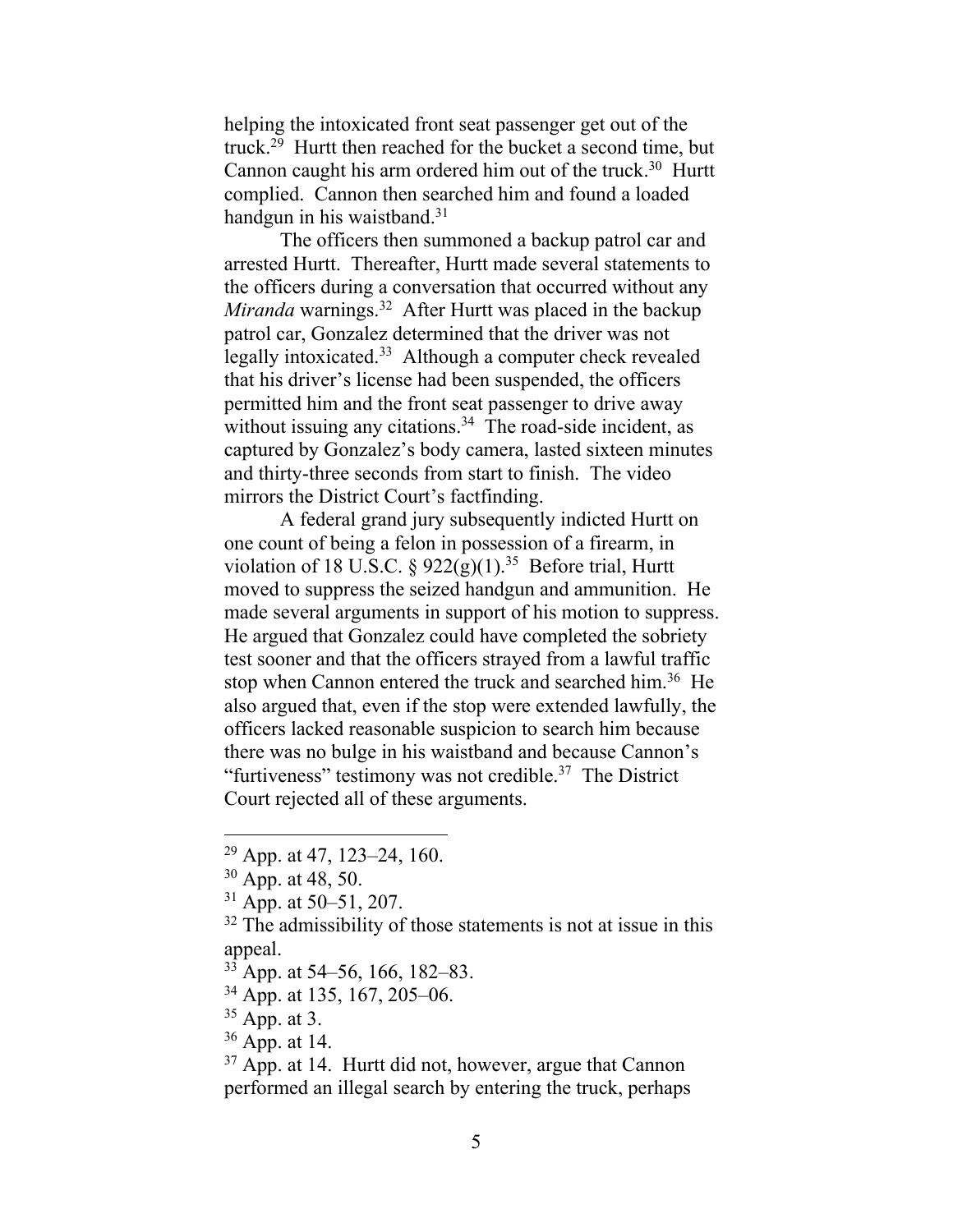The District Court reasoned that "the evidence show[ed] that neither the traffic stop nor the DUI investigation had ended when Officer Cannon searched Mr. Hurtt."<sup>38</sup> The Court credited Gonzalez's testimony that he placed the driver in the cruiser so that he (Gonzalez) could help ensure Cannon's safety.<sup>39</sup> The Court then reasoned that Cannon conducted a lawful search because he "was justified in looking into the vehicle to maintain the safety of the officers and passengers during the open investigations."<sup>40</sup> The Court further held that the search of Hurtt was "part of a lawful extension of the traffic stop" because Hurtt engaged in "evasive and non-compliant conduct[, which] constituted . . . traffic-related 'safety concerns.'"<sup>41</sup> Finally, the Court concluded that, "even if the traffic stop was not lawfully extended (which it was), . . . the officers did have reasonable suspicion to conduct the frisk of Mr. Hurtt[,]" based on his "evasive or furtive conduct."<sup>42</sup>

Hurtt ultimately pled guilty but preserved his ability to appeal the denial of his motion to suppress.<sup>43</sup> He was sentenced to four years' imprisonment, followed by three years of supervised release.<sup>44</sup> This timely appeal followed.

# **II. Discussion<sup>45</sup>**

because the vehicle did not belong to him, and he thus did not have "a legitimate expectation of privacy." *Rakas v. Illinois*, 439 U.S. 128, 148–49 (1978).

<sup>38</sup> App. at 15.

<sup>39</sup> App. at 15.

 $40$  App. at 15–16.

 $41$  App. at 16.

<sup>42</sup> App. at 16 (citing *United States v. Moorefield*, 111 F.3d 10, 14 (3d Cir. 1997)).

<sup>43</sup> Transcript of Change of Plea Hearing at 21, 42, *United States v. Hurtt*, No. 19-cr-196 (E.D. Pa.).

 $44$  App. at 4–5.

<sup>&</sup>lt;sup>45</sup> The District Court had jurisdiction under 18 U.S.C. § 3231. We have jurisdiction under 28 U.S.C. § 1291. In reviewing the denial of a motion to suppress, we exercise plenary review over the District Court's legal conclusions and review factual findings for clear error. *United States v. Garner*, 961 F.3d 264, 269 (3d Cir. 2020). Whether a traffic stop was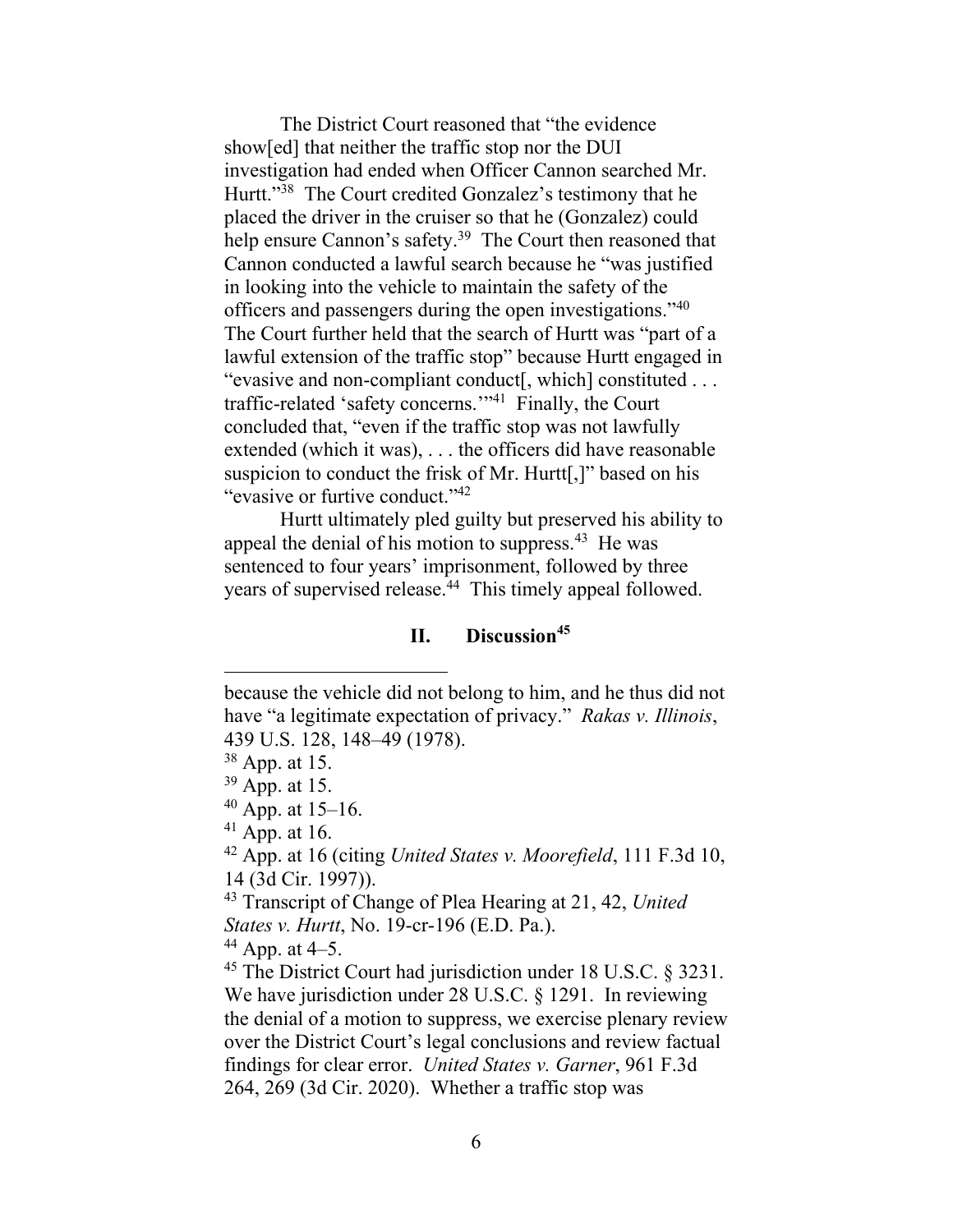A traffic stop, even if brief and for a limited purpose, "constitutes a 'seizure' of 'persons' within the meaning of [the Fourth Amendment]."<sup>46</sup> Such a seizure does not violate the Fourth Amendment, however, if it is reasonable.<sup>47</sup> A police officer's decision to stop a vehicle is reasonable if he or she "ha[s] probable cause to believe that a traffic violation has occurred."<sup>48</sup> Any subsequent investigation "must be 'reasonably related in scope to the'" reasons for the stop.<sup>49</sup> Even if an officer lawfully stops a suspect at first, "it could become 'unreasonable,' and thus violate the Constitution's proscription [against unreasonable searches and seizures], at some later time."<sup>50</sup> If an extension of a stop prolongs it "beyond the time reasonably required to complete th[e] mission of issuing a ticket for the violation," the resulting delay must be supported by reasonable suspicion.<sup>51</sup> When reviewing an allegation that a traffic stop started out properly but later was improperly extended, we "look[] to the facts and circumstances confronting [the officer] to determine whether his or her actions during the stop were reasonable."<sup>52</sup>

In *Rodriguez v. United States*, the Supreme Court established a test for judging the lawfulness of an extension of a traffic stop. There, the Court held that "a police stop exceeding the time needed to handle the matter for which the stop was made violates the Constitution's shield against

unlawfully extended is a question of law. *See id.* at 271–72. When reviewing a Fourth Amendment suppression ruling, "[w]e view the evidence presented in the light most favorable to the District Court's ruling." *United States v. Clark*, 902 F.3d 404, 409 (3d Cir. 2018).

<sup>46</sup> *Clark*, 902 F.3d at 409 (alteration in original) (quoting *Whren v. United States*, 517 U.S. 806, 809–10 (1996)). <sup>47</sup> *See Whren*, 517 U.S. at 810 ("An automobile stop is thus subject to the constitutional imperative that it not be 'unreasonable' under the circumstances."). <sup>48</sup> *Id.*

<sup>49</sup> *Berkemer v. McCarty*, 468 U.S. 420, 439 (1984) (quoting *United States v. Brignoni-Ponce*, 422 U.S. 873, 881 (1975)). <sup>50</sup> *Clark*, 902 F.3d at 409.

<sup>51</sup> *Rodriguez v. United States*, 575 U.S. 348, 350–51 (2015) (alteration in original) (citation omitted).

<sup>52</sup> *Clark*, 902 F.3d at 409.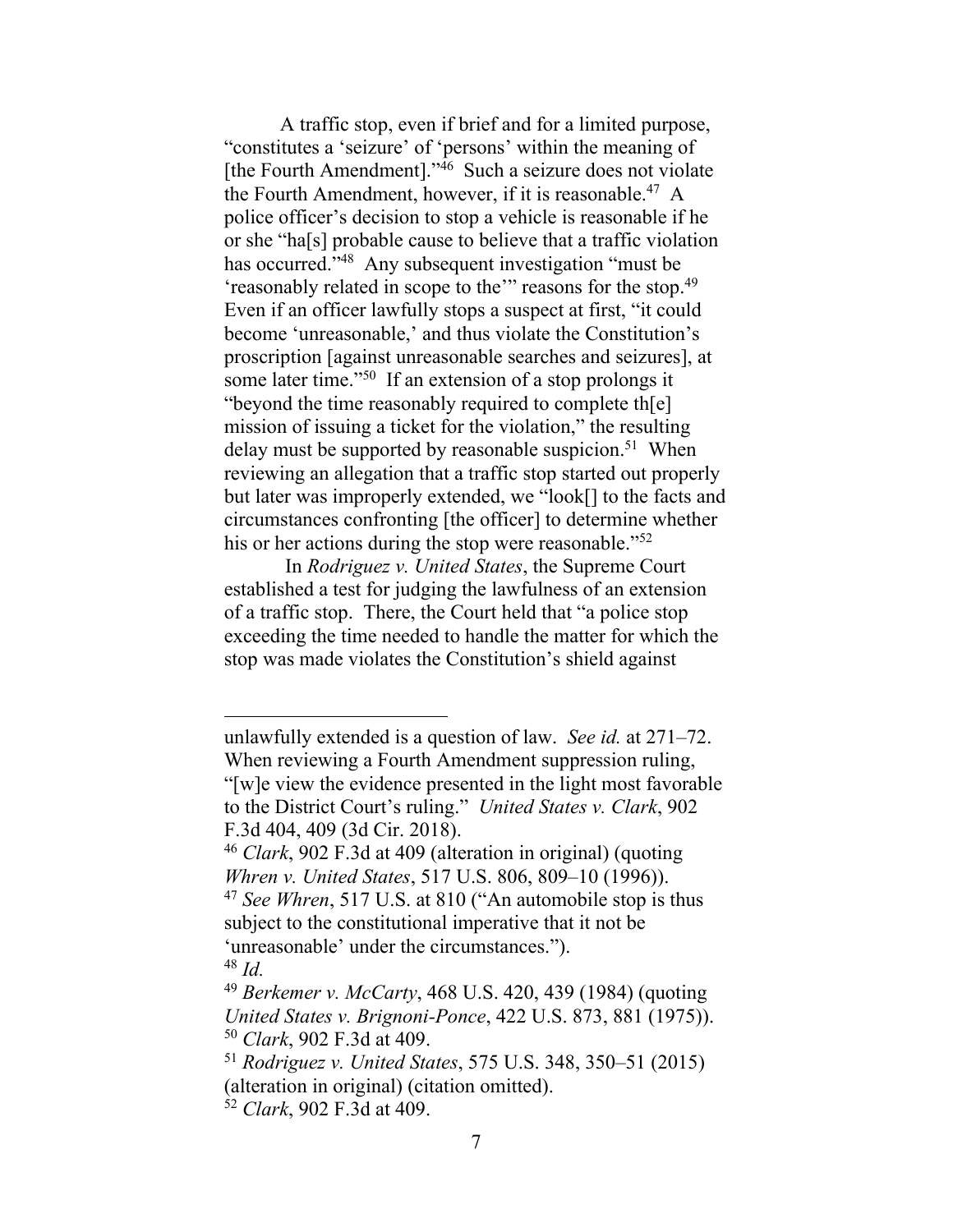unreasonable seizures." <sup>53</sup> Thus, "a seizure justified only by a police-observed traffic violation, . . . 'becomes unlawful if it is prolonged beyond the time reasonably required to complete the mission."<sup>54</sup>

We considered that test at length in *United States v. Green.* <sup>55</sup> There, we held that "[a]n unreasonable extension occurs when an officer, without reasonable suspicion, diverts from a stop's traffic-based purpose to investigate other crimes."<sup>56</sup> The required inquiry proceeds in two stages: "we must first determine [if and] when the stop was 'measurably extend[ed]'"; and second, "[a]fter determining when the stop was extended—the '*Rodriguez* moment,' so to speak—we can assess whether the facts available . . . at that time were sufficient to establish reasonable suspicion."<sup>57</sup> After the *Rodriguez* moment, "nothing later in the stop can inform our reasonable suspicion analysis."<sup>58</sup> In short, we ask whether the mission of the traffic stop was continuously carried out before the discovery of evidence giving rise to a reasonable suspicion of criminality. Any break in that mission taints the stop because it is the result of an unreasonable delay.<sup>59</sup>

By way of background, before *Rodriguez*, courts disagreed on "whether a *de minimis* extension of a traffic stop to allow time for a [canine drug] sniff would pass

<sup>59</sup> *See, e.g.*, *Garner*, 961 F.3d at 271–72 (holding that there was no unlawful extension of the traffic stop because the officer "had reasonable suspicion to extend the stop based on information he obtained during the first few minutes of the traffic stop"); *Yoc-Us v. Att'y Gen.*, 932 F.3d 98, 105–06 (3d Cir. 2019) (holding that the officer was justified for first stopping the van for speeding but that it was an unlawful extension to investigate the immigration status of the passengers); *Clark*, 902 F.3d at 410–11 (questioning the passenger after receiving information from dispatch impermissibly extended the stop because the traffic stop's mission "to address the traffic violation that warranted the stop" was complete).

<sup>53</sup> *Rodriguez*, 575 U.S. at 350.

<sup>54</sup> *Id.* at 350–51 (cleaned up).

<sup>55</sup> 897 F.3d 173 (3d Cir. 2018).

<sup>56</sup> *Id.* at 179.

<sup>57</sup> *Id.* (second alteration in original).

<sup>58</sup> *Id.* at 182.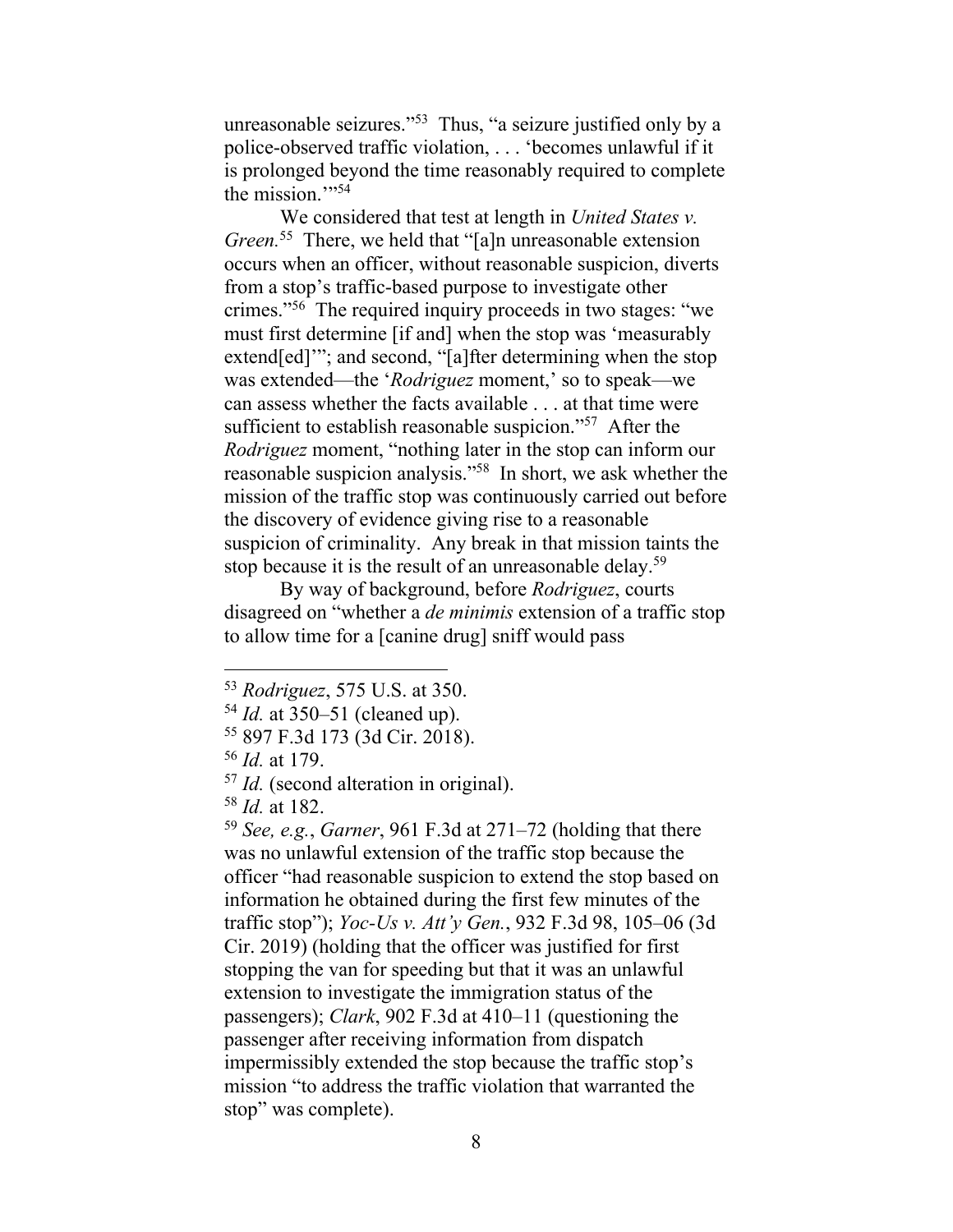constitutional muster."<sup>60</sup> *Rodriguez* answered that question by holding that "unrelated inquiries" resulting in even a *de minimis* extension are unlawful if not supported by reasonable suspicion.<sup>61</sup> Determining the "relatedness" of any given action to the basic mission of investigating a traffic violation requires assessing whether the action was something ordinarily incident to a traffic stop.<sup>62</sup> Such actions normally include "checking the driver's license, determining whether there are outstanding warrants against the driver, and inspecting the automobile's registration and proof of insurance."<sup>63</sup> In performing these on-mission tasks, "[o]fficers should be reasonably diligent," and "the best indication of whether an officer has been reasonably diligent is by 'noting what the officer actually did and how he [or she] did it.''<sup>64</sup>

When evaluating whether an officer was on-mission, we consider the "'legitimate and weighty' interest in officer safety" and thus will tolerate additional intrusions, such as forcing a driver to get out of a vehicle.<sup>65</sup> This interest, "[u]nlike a general interest in criminal enforcement, . . . stems from the mission of the stop itself."<sup>66</sup>

However, police may not vary from the original mission and thereby create an exigency to support the resulting delay and any subsequent arrest. This police-created exigency doctrine prevents the government from deliberately creating its own exigent circumstances to justify otherwise

<sup>60</sup> *Green*, 897 F.3d at 179.

 $61$  575 U.S. at 355 (citation omitted).

<sup>62</sup> *See id.*

<sup>63</sup> *Id.*; *Garner*, 961 F.3d at 271. The Supreme Court contrasted these types of inquiries with a dog sniff, which "is a measure aimed at 'detect[ing] evidence of ordinary criminal wrongdoing.'" *Rodriguez*, 575 U.S. at 355 (alteration in original) (quoting *City of Indianapolis v. Edmond*, 531 U.S. 32, 40–41 (2000)).

<sup>64</sup> *United States v. Yusuf*, 993 F.3d 167, 182 (3d Cir. 2021) (quoting *Rodriguez*, 575 U.S. at 357).

<sup>65</sup> *Rodriguez*, 575 U.S. at 356 (quoting *Pennsylvania v. Mimms*, 434 U.S. 106, 110–11 (1977) (per curiam)). <sup>66</sup> *Id.*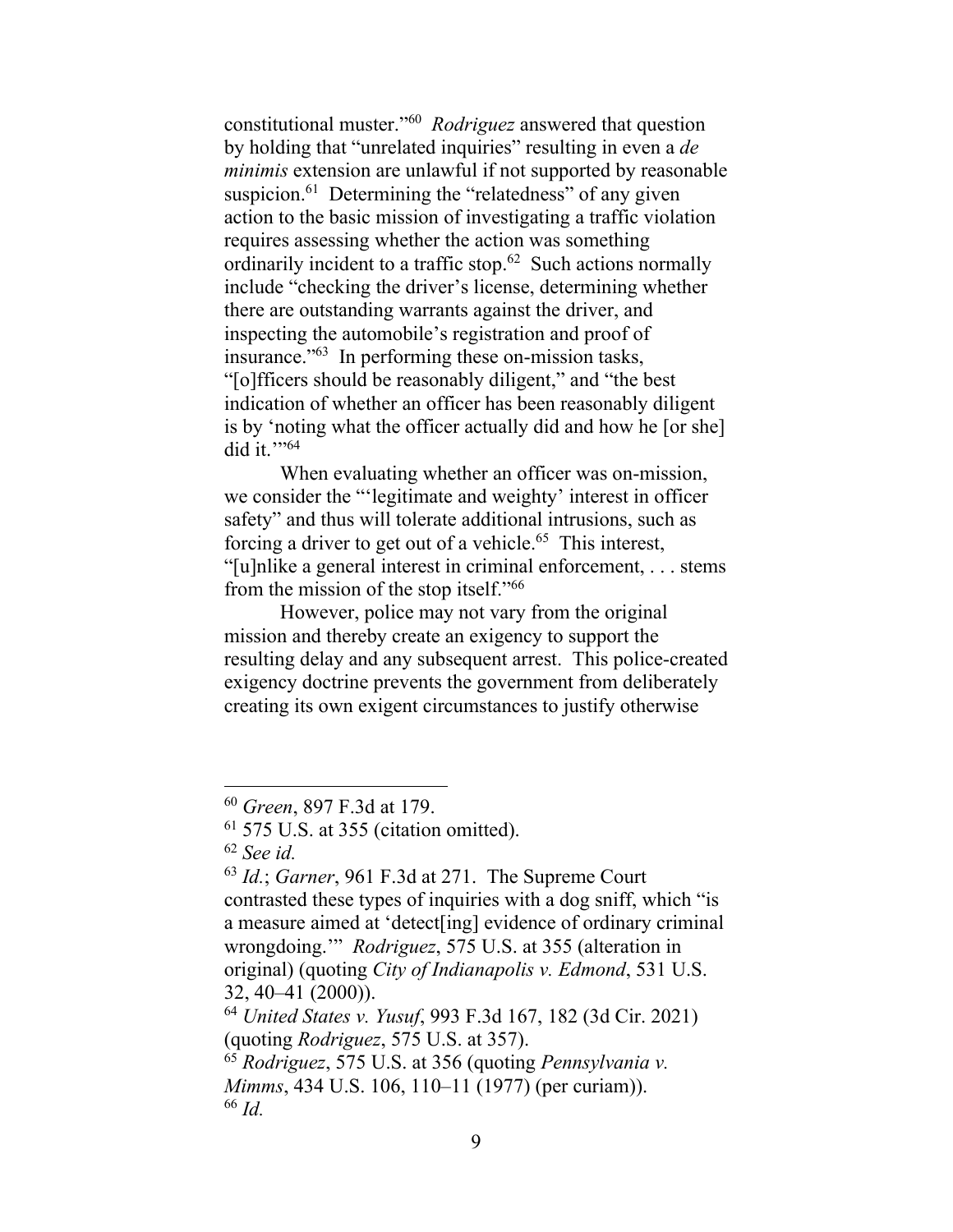unconstitutional intrusions.<sup>67</sup> *Rodriguez* reasoned that "'safety precautions taken in order to facilitate' investigation of other crimes are not justified as part of a routine traffic stop."<sup>68</sup> Therefore, an officer cannot create a safety concern while off-mission and then rely upon that concern to justify a detour from the basic mission of the traffic stop. The limitations of the Fourth Amendment simply do not tolerate intrusions stemming from a detour from a lawful inquiry that is justified only by an exigency which police themselves have created. Moreover, mere presence in a high-crime area obviously does not, without more, justify an otherwise unconstitutional intrusion. 69 It therefore follows that presence in a high-crime area alone cannot justify a safety concern that would excuse deviating from the original purpose of the detention.

Citing *Rodriguez*, Hurtt argues that the police improperly extended the traffic stop.<sup>70</sup> More particularly, he contends that "[t]he lawful mission of the stop here was to investigate a traffic violation and possible DUI" but the "[p]olice detoured from that mission early in the stop, when they searched the truck, conducted unrelated questioning of its driver, and paused the DUI investigation."<sup>71</sup> "[T]hat detour," Hurtt claims, "added time to the stop and was not independently justified, [and therefore] the stop was unlawfully extended."<sup>72</sup> For this reason, he argues, the "subsequently discovered evidence of [his] unlawful gun possession must be suppressed."<sup>73</sup>

We thus must determine the Fourth Amendment implications of these two officers acting in concert in the dead of night in a high-crime neighborhood, simultaneously concerned with investigating a traffic violation and maintaining each other's safety.

<sup>67</sup> *See Kentucky v. King*, 563 U.S. 452, 461 (2011); *United States v. Coles*, 437 F.3d 361, 366 (3d Cir. 2006).

<sup>68</sup> *Green*, 897 F.3d at 182 (quoting *Rodriguez*, 575 U.S. at 356).

<sup>69</sup> *Illinois v. Wardlow*, 528 U.S. 119, 124 (2000); *Brown v. Texas*, 443 U.S. 47, 52 (1979).

<sup>70</sup> Appellant Br. at 28.

<sup>71</sup> *Id.* at 19.

<sup>72</sup> *Id.*

 $^{73}$  *Id.*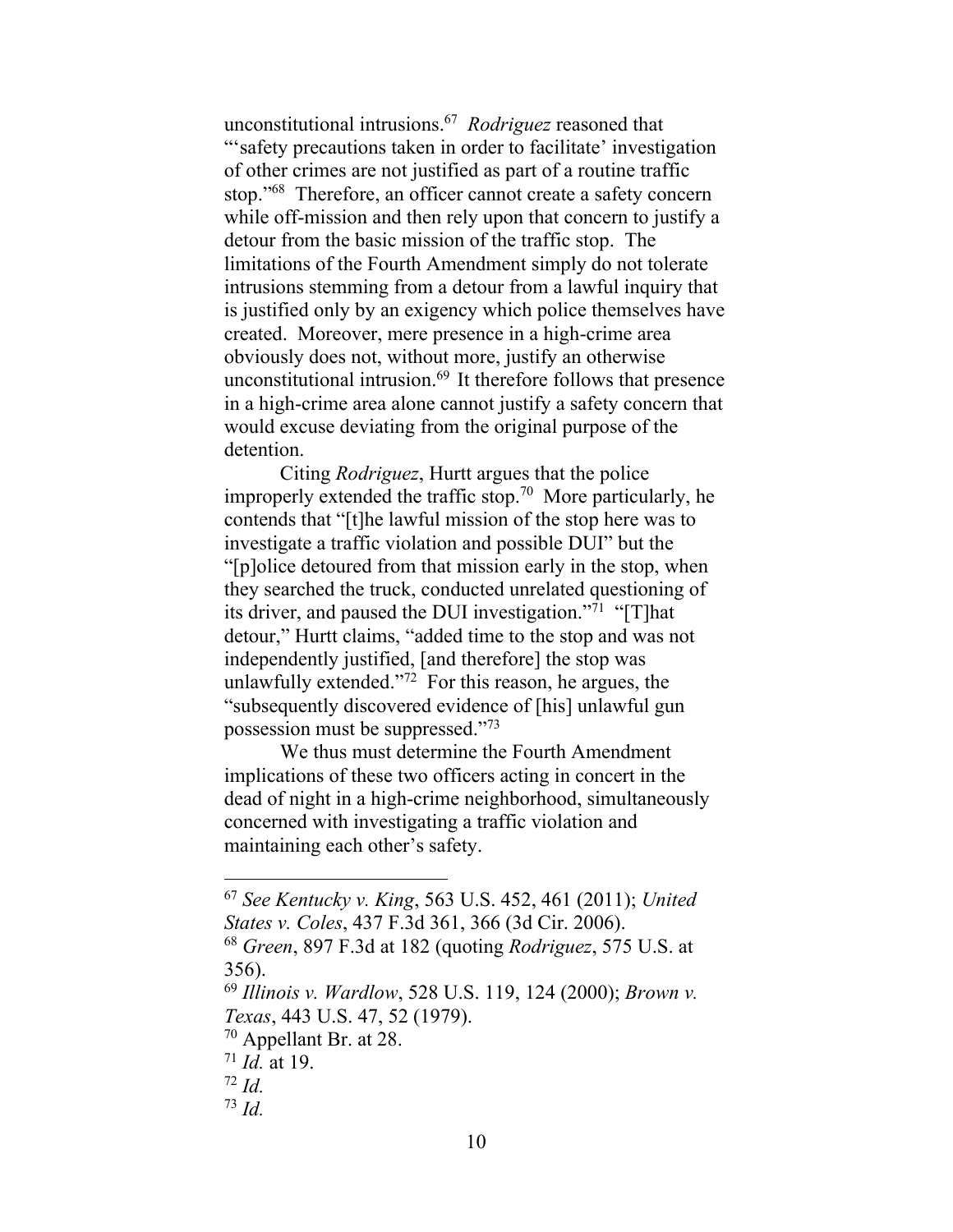## **A.** *Officer Gonzalez questions the driver during his sobriety test.*

Hurtt first alleges that the *Rodriguez* moment—again, the moment that a stop is unjustifiably delayed—occurred when Gonzalez questioned the driver at the outset of the sobriety investigation.<sup>74</sup> We disagree. Gonzalez's questions were all directly related to the sobriety inquiry.

After taking the driver behind the truck, Gonzalez began asking questions about the driver's occupation and the identities of the truck's passengers.<sup>75</sup> He also asked where they were going and the distance to their destination. Finally, he explained why the driver had been pulled over in the first place.<sup>76</sup> The conversation with the driver did not prolong the stop because it was part of Gonzalez's inquiry into the driver's sobriety. The truck was stopped precisely to allow such an investigation. The resulting inquiry appropriately included a general discussion to determine whether the driver was confused, disoriented, or otherwise cognitively impaired.

# **B.** *Officer Gonzalez pauses his sobriety investigation.*

Hurtt next suggests an alternative *Rodriguez* moment occurred when Gonzalez paused his conversation with the driver to focus on what Cannon was doing in the truck.<sup>77</sup> Although the resulting delay in the field sobriety test was brief, we agree that it improperly extended this traffic stop and the subsequent search of Hurtt was inconsistent with the limitations imposed by *Rodriguez.*

It is uncontested that the initial "mission" of the traffic stop was the DUI investigation of the driver of the truck. While Gonzalez conducted the on-mission field sobriety test, Cannon entered the truck and kneeled on the front seat, putting himself in a very vulnerable position. Consequently, Gonzalez had to interrupt—indeed he stopped—his attempt to determine the sobriety of the driver for the purpose of ensuring Cannon's safety. At that point, neither officer had

<sup>74</sup> *Id.* at 28–29.

<sup>75</sup> App. at 154–55.

<sup>76</sup> Video at 3:00–3:33.

<sup>77</sup> Appellant Br. at 29.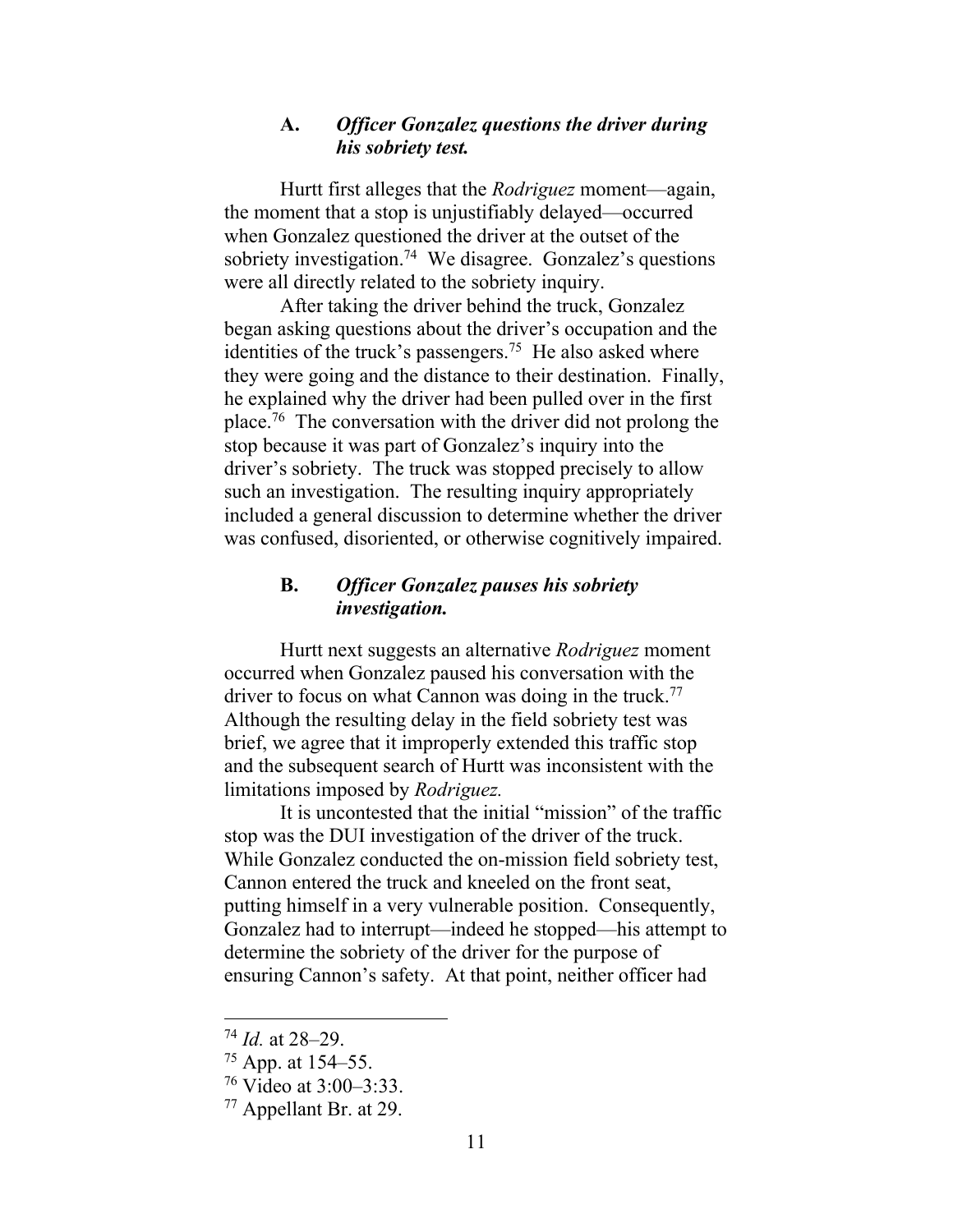reasonable suspicion to search Hurtt.<sup>78</sup> Without reasonable suspicion, an inquiry resulting in an extension of the traffic

<sup>&</sup>lt;sup>78</sup> At oral argument, and only in response to questioning by the panel, the government attempted to argue that Cannon had developed reasonable suspicion of criminal activity before Gonzalez paused the sobriety test. Oral Arg. Tr. at 44–46. We need not determine whether Cannon had reasonable suspicion to search Hurtt before Gonzalez paused the DUI inquiry because the government never raised that argument until questioned about it at oral argument. *See Pichler v. UNITE*, 542 F.3d 380, 396 n.19 (3d Cir. 2008) ("UNITE failed to raise this argument at all before the District Court or in any of the briefs before this Court, and only raised the argument for the first time during oral argument. . . . [W]e will consider this argument waived and will not address it."); *United States v. Burke*, 504 U.S. 229, 246 (1992) (Scalia, J., concurring in the judgment) ("The rule that points not argued will not be considered . . . at least in the vast majority of cases, distinguishes our adversary system of justice from the inquisitorial one."). Nevertheless, this argument would likely fail because the video evidence and Cannon's own testimony indicate that he did not have reasonable suspicion before Gonzalez paused the test. Each time Cannon discussed when he decided to search the truck's passengers, he linked his decision to his walking around to the passenger's side of the truck (or to the moments "right before" he did so). App. at 46. When asked to "approximate how much time had passed since when [he] first left the cruiser and approached the truck until this period whe[n] [he was] walking to the passenger's side of the truck," he responded, "I would say about maybe three minutes." *Id.* As is apparent from the question as well as his use of "would," "about," and "maybe," Cannon was approximating how long into the stop he decided to search the passengers. Accordingly, this statement is not exact. We therefore cannot simply ask whether Gonzalez was on- or offmission at minute 3:00 on the video. That is especially true since the video shows us exactly when Cannon walked around the front of the truck: minute 4:43—a full minute and ten seconds *after* Gonzalez is clearly seen stopping his DUI interrogation of the driver. It therefore appears that Cannon developed reasonable suspicion *after* Gonzalez paused the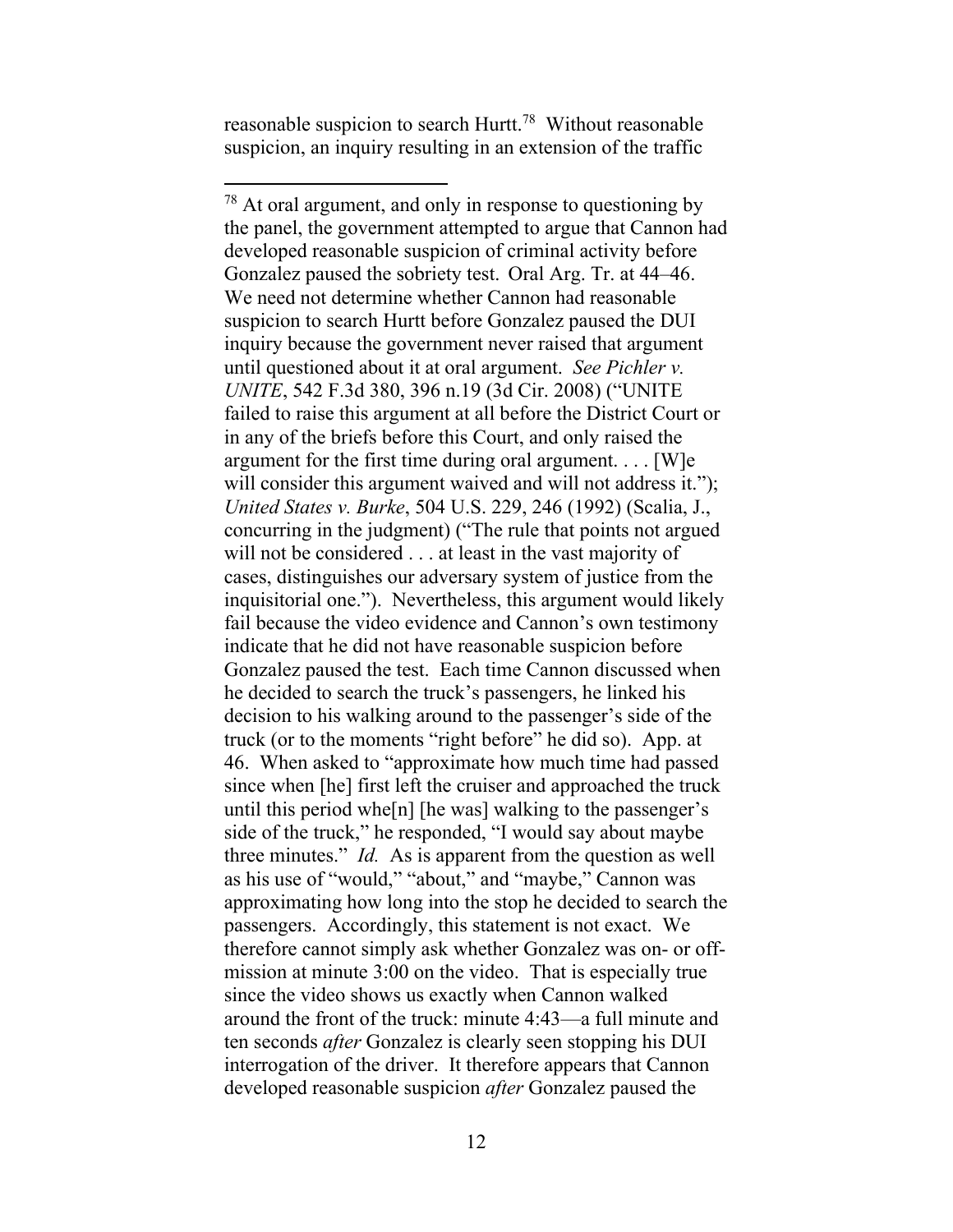stop is unlawful if not related to the mission (i.e., offmission). We thus must ask whether ensuring Cannon's safety was a related inquiry to the field sobriety test, justifying this otherwise unconstitutional extension.

We are unconvinced by the government's argument that being in a high-crime area justifies this extension.<sup>79</sup> Likewise, Cannon's attempt to explain his conduct by saying that he wanted to "engage" the passengers does not put the resulting extension of the stop back on-mission.<sup>80</sup> Even if Cannon were concerned with enhancing the security of the traffic stop, it is not at all apparent how "engag[ing]" with the passengers by getting inside the truck with two unknown passengers enhanced security.<sup>81</sup> On the contrary, this precarious conduct required Gonzalez to pause the sobriety test so that he could ensure his partner's safety. Because Cannon created a safety concern by going off-mission, the officers cannot rely upon that concern to justify detouring from the original purpose of the traffic stop.<sup>82</sup> Moreover, even if Cannon had been suspicious before entering the truck, such suspicion would not justify kneeling on the front seat inside the truck with two unknown passengers. $83$  Ensuring

field sobriety test, but, again, this presents a factual issue that is unnecessary for us or the District Court to confront at this juncture.

<sup>79</sup> *See Wardlow*, 528 U.S. at 124; *Brown*, 443 U.S. at 52. <sup>80</sup> App. at 43.

 $81$  App. at 43.

<sup>82</sup> *Green*, 897 F.3d at 182 ("'[S]afety precautions taken in order to facilitate' investigation of other crimes are not justified as part of a routine traffic stop." (quoting *Rodriguez*, 575 U.S. at 356)); *see also King*, 563 U.S. at 461 (explaining that the "'police-created exigency' doctrine" prevents police from relying on an exigency that was "'created' or 'manufactured' by the conduct of the police"); *Coles*, 437 F.3d at 366 ("Exigent circumstances, however, do not meet Fourth Amendment standards if the government deliberately creates them.").

<sup>83</sup> *See Mimms*, 434 U.S. at 110–11 (recognizing the "inordinate risk confronting an officer as he [or she] approaches a person seated in an automobile" as justification for ordering occupants out of a car).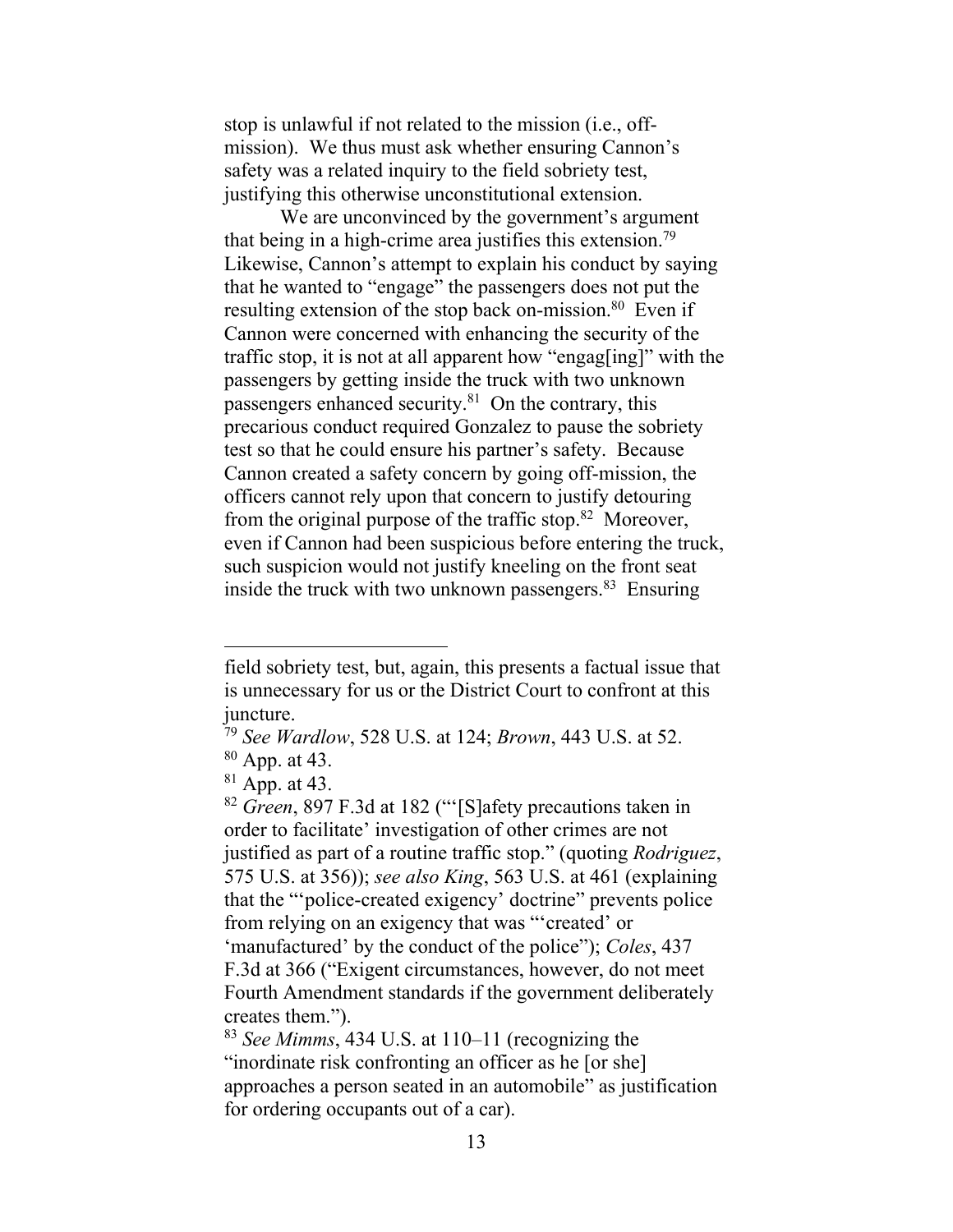Cannon's safety was thus not a related inquiry. Accordingly, pausing the field sobriety test for this reason was off-mission.

The District Court found that Cannon "was [initially] justified in looking into the vehicle to maintain the safety of the officers and passengers during the open investigations."<sup>84</sup> Cannon did not just look inside the truck, however. He entered it. He kneeled on the front seat with only his feet dangling outside the door. In doing so, he placed himself in jeopardy and created a situation whereby Officer Gonzalez felt compelled to pause the DUI inquiry to ensure Cannon's safety.<sup>85</sup> Again, this type of police-created exigency cannot justify going off-mission. Because this off-mission conduct was without reasonable suspicion and extended the traffic stop, it was unlawful under *Rodriguez* and the subsequent search violated Hurtt's Fourth Amendment rights.

Moreover, as should be obvious from our discussion, we are not persuaded by the government's argument that the Fourth Amendment intrusion resulting from Gonzalez going off-mission was permissible because the off-mission conduct was *de minimis*. We need only address this argument briefly as *Rodriguez* clearly forecloses it. In *Rodriguez,* the Court held that even *de minimis* extensions of a traffic stop for "unrelated inquiries," such as checking on Cannon's off-

 $84$  App. at 15–16.

<sup>85</sup> Cannon's conduct was a Fourth Amendment search and thus off-mission, if not supported by reasonable suspicion. *See United States v. Pierce*, 622 F.3d 209, 213–14 (3d Cir. 2010) (distinguishing between a drug-sniffing dog jumping into a car of its own volition and being induced to do so by an officer to determine whether a Fourth Amendment search occurred); *United States v. Ngumezi*, 980 F.3d 1285, 1289 (9th Cir. 2020) ("apply[ing] a bright-line rule that opening a door and entering the interior space of a vehicle constitutes a Fourth Amendment search" and holding that an officer violated the Fourth Amendment when he "leaned in across the plane of the door"); *see also New York v. Class*, 475 U.S. 106, 114–15 (1986) ("While the interior of an automobile is not subject to the same expectations of privacy that exist with respect to one's home, a car's interior as a whole is nonetheless subject to Fourth Amendment protection from unreasonable intrusions by the police.").